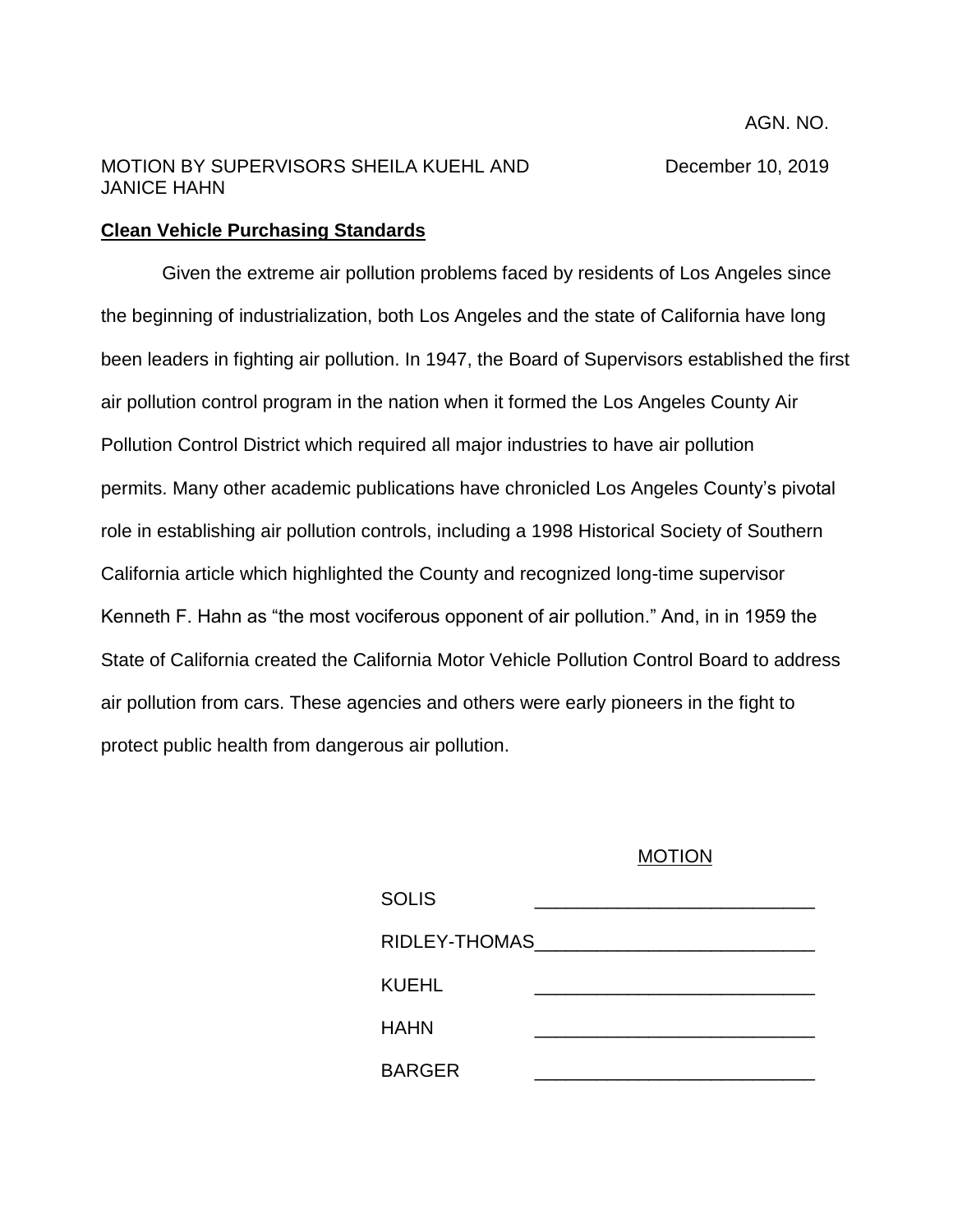Because of our early and aggressive action to control air pollution and in acknowledgment of the severe air pollution problems faced by Californians, the United States Congress provided recognition of California's efforts by granting the state the authority to set its own air pollution standards for motor vehicles in the Clean Air Act of 1970. With this authority, California has led the nation on reducing tailpipe emissions from motor vehicles over the past 50 years by creating standards that states have adopted as they have sought to improve public health by reducing emissions from cars and trucks.

While California's exercise of this authority requires a waiver from the U.S. Environmental Protection Agency, no federal administration has ever denied such a waiver as the Clean Air Act only allows such denial if the state acted in an arbitrary or capricious manner or if California's air pollution problems are no longer considered extraordinary.

Last year, however, the Trump Administration began the process to revoke California's ability to address the severe public health impacts of air pollution from motor vehicles by denying the Clean Air Act waiver. This action is now the subject of litigation between California – which is supported by 22 states, the District of Columbia, and the City of Los Angeles – against the federal government. Automakers such as Ford, Honda, Volkswagen, and BMW have publicly stated that they will continue to meet California's standards regardless of the federal action. However, several automakers have agreed with the federal government and have joined the litigation against California. These include General Motors, Fiat Chrysler, and Toyota.

Each year, the County spends between \$20 million and \$30 million to purchase between 1,000 and 1,500 vehicles to replace aging and high-mileage vehicles from the County's fleet of 14,091 on-road vehicles. Four County departments manage their own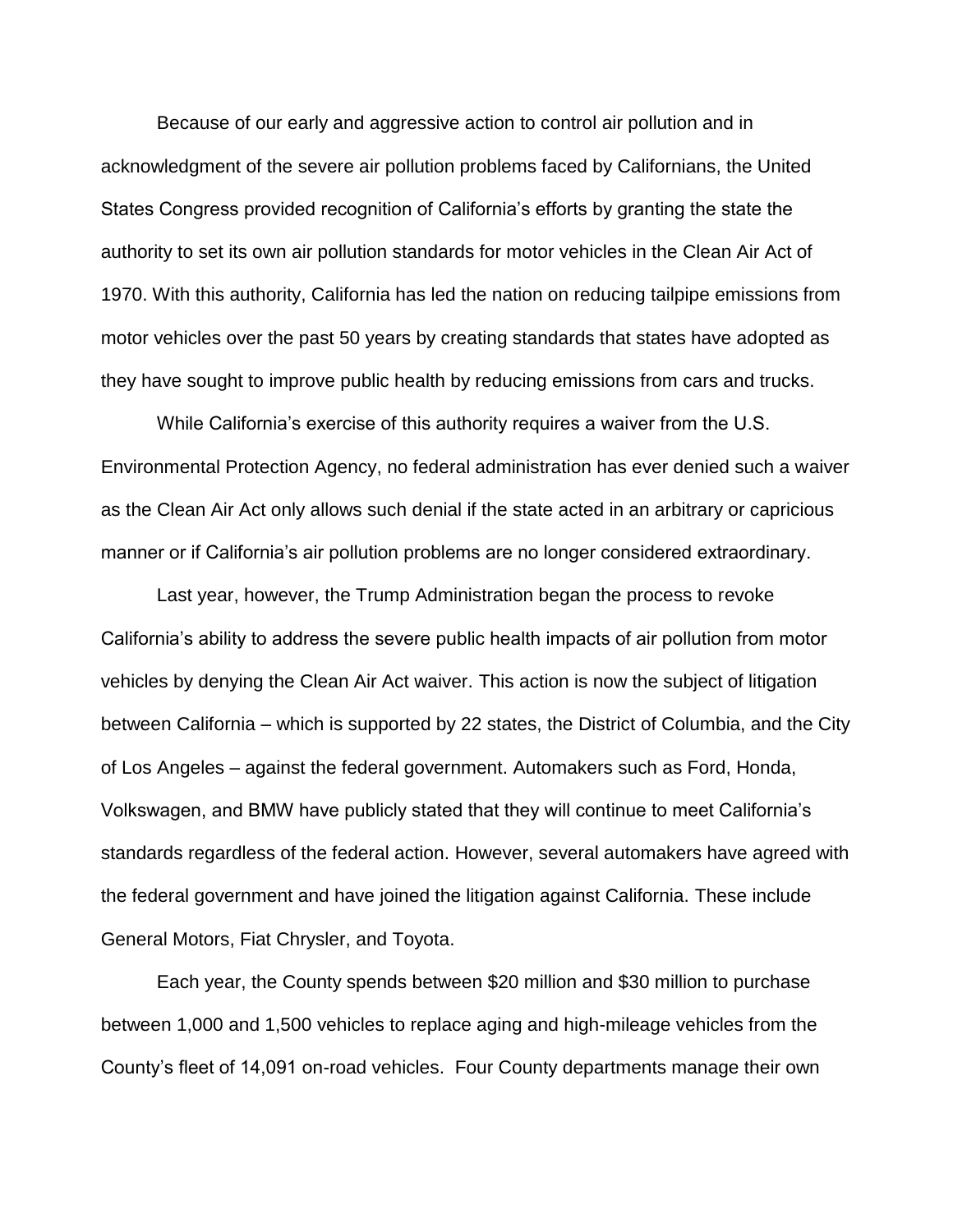fleets, including Fire, Sheriff, Public Works and the Los Angeles Community Development Authority. The Internal Services Department (ISD) manages vehicles for all other departments. Under the provisions of State Law, however, all fleet purchasing is done through the County Purchasing Agent, which is part of the Internal Services Department. As part of the Purchasing Agent's duties, ISD has established purchasing standards, processes and procedures, which guide departments in developing their vehicle procurement requests.

The state of California has announced that beginning January 2020 it will not purchase vehicles from companies that have not agreed to follow California's rules. Many other jurisdictions are considering similar policies. In the past, ISD has facilitated departmental requests to purchase vehicles of their choosing, as long as the chosen vehicles met general purchasing requirements and the County's "Clean Fuel – Sustainable Fleet" Policy (Board Policy 3.020). Given Los Angeles County's early and consistent leadership to protect public health from dangerous air pollution, we should join with the state and adopt a Board Policy to empower the County Purchasing Agent to restrict the purchase of vehicles from companies that have not agreed to follow California's clean air standards. The California Department of General Services has issued guidance that the County can use to form the basis of its own policy in this regard.

**WE, THEREFORE, MOVE** that the Board of Supervisors direct the Chief Sustainability Officer, in collaboration with the County Purchasing Agent and the Chief Executive Officer, to develop a new Board Policy (or update an existing one) that prohibits the purchase of vehicles from companies that have joined the litigation to oppose California's ability to set greenhouse gas and zero emission vehicle standards. The Board